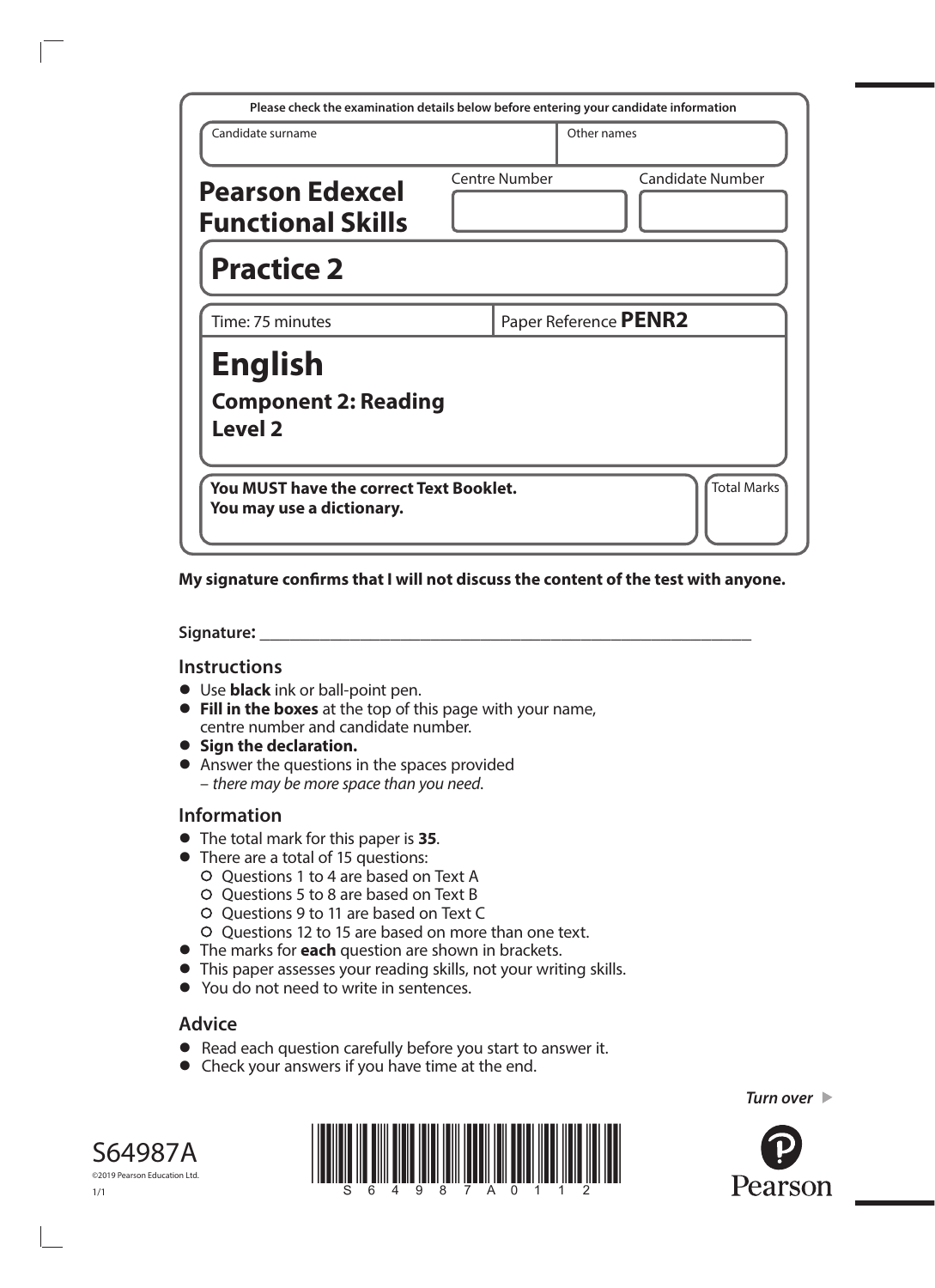|                   | <b>SECTION A</b>                                                                                                                                                                                  |                                   |
|-------------------|---------------------------------------------------------------------------------------------------------------------------------------------------------------------------------------------------|-----------------------------------|
|                   | <b>Read Text A and answer Questions 1 to 4.</b>                                                                                                                                                   |                                   |
| 1                 | Your friend wants to know about identity theft.                                                                                                                                                   |                                   |
|                   | Using Text A, identify two ways that criminals can use your personal details illegally.                                                                                                           |                                   |
|                   |                                                                                                                                                                                                   |                                   |
|                   |                                                                                                                                                                                                   | <b>DOOTOR WAS LEFT AND LOSTED</b> |
|                   |                                                                                                                                                                                                   |                                   |
| 2                 |                                                                                                                                                                                                   |                                   |
|                   | 11                                                                                                                                                                                                |                                   |
|                   | (Total for Question 1 = 2 marks)                                                                                                                                                                  |                                   |
|                   | Answer Question 2 with a cross in a box $\boxtimes$ . If you change your mind about an answer,<br>put a line through the box $\boxtimes$ and then mark your new answer with a cross $\boxtimes$ . | <b>PONONNIAN ESTATE</b>           |
| $\overline{2}$    | Which word best describes the style of Text A?                                                                                                                                                    |                                   |
| $\mathbf{A}$<br>B | serious<br>apologetic                                                                                                                                                                             |                                   |
| $\boxtimes$ C     | encouraging                                                                                                                                                                                       |                                   |
| D                 | sarcastic                                                                                                                                                                                         | ÌЙ                                |
|                   | (Total for Question 2 = 1 mark)                                                                                                                                                                   |                                   |
|                   |                                                                                                                                                                                                   |                                   |
|                   |                                                                                                                                                                                                   |                                   |
|                   |                                                                                                                                                                                                   | <b>DOMORATION SERVICES</b>        |
|                   |                                                                                                                                                                                                   |                                   |
|                   |                                                                                                                                                                                                   |                                   |
|                   |                                                                                                                                                                                                   |                                   |
|                   |                                                                                                                                                                                                   |                                   |
|                   |                                                                                                                                                                                                   |                                   |
|                   |                                                                                                                                                                                                   |                                   |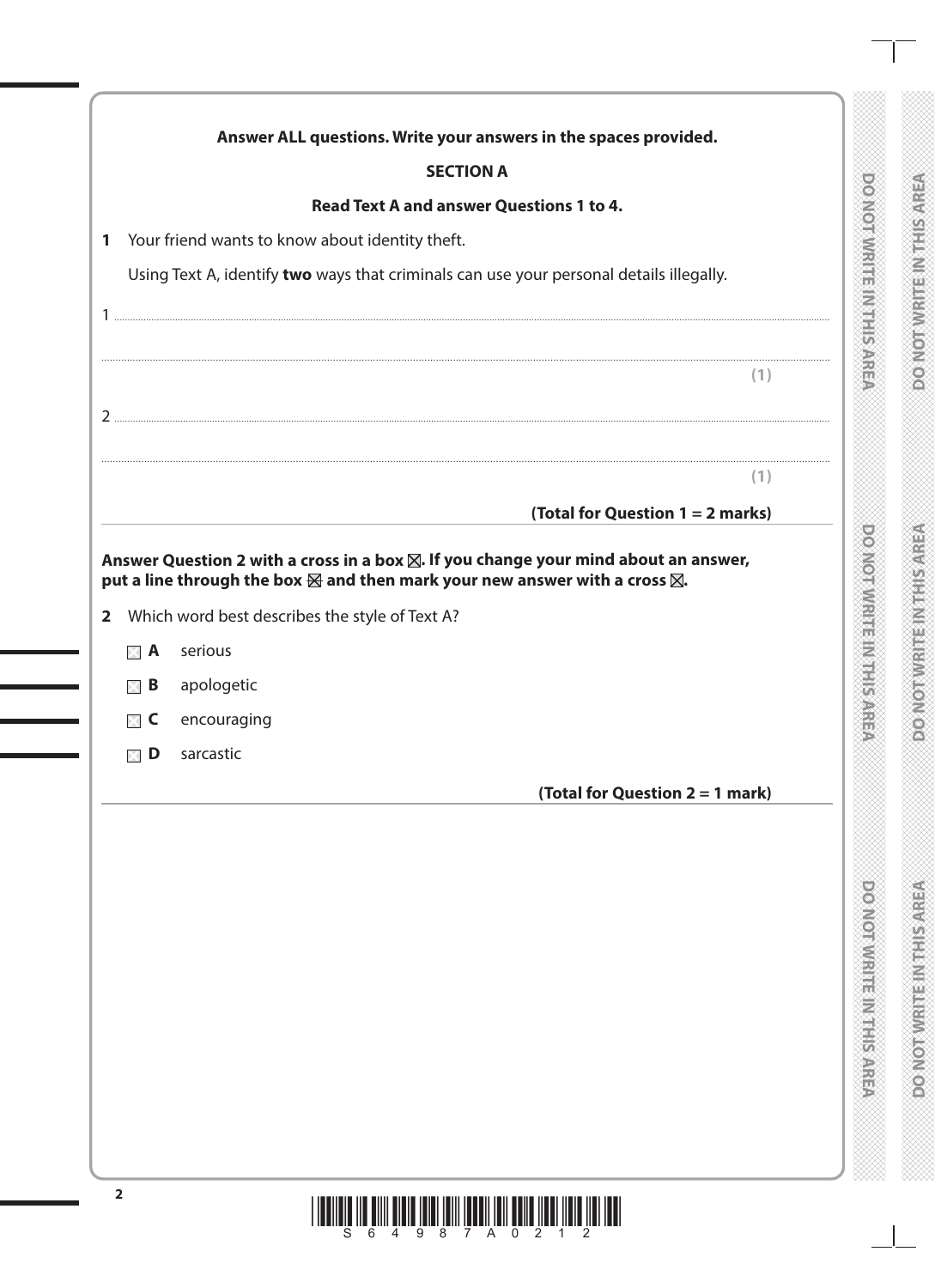### **Answer Question 3 with a cross in two boxes . If you change your mind about an answer,**  put a line through the box  $\mathbb{\times}$  and then mark your new answer with a cross  $\mathbb{X}$ .

- **3** Which **two** of these quotations from Text A are examples of informal language?
	- **A** 'be on the lookout'
	- **B** 'all relevant companies'
	- **C** 'wise up to scammers'
	- **D** 'intercept your mail'
	- **E** 'looking at social media'

## **(Total for Question 3 = 2 marks)**

**4** You have been asked to add subheadings to each paragraph in Text A.

Number each subheading from 1 to 5 to show which best matches each paragraph.

Two have been done for you.

| <b>Subheading</b>           | Paragraph<br>number |
|-----------------------------|---------------------|
| Important documents         |                     |
| What is identity theft?     |                     |
| How to avoid identity theft |                     |
| Personal details            | 2                   |
| Unexpected items            |                     |

**(Total for Question 4 = 2 marks)**

# **TOTAL FOR SECTION A = 7 MARKS**

**DONORWING BRANCONG** 

**DO NOT WRITE IN THIS AREA DO NOT WRITE IN THIS AREA DO NOT WRITE IN THIS AREA**

**RESIDENTS IN STRAIGHTS** 

**MONOTHUR ITE IN THE OWNER** 

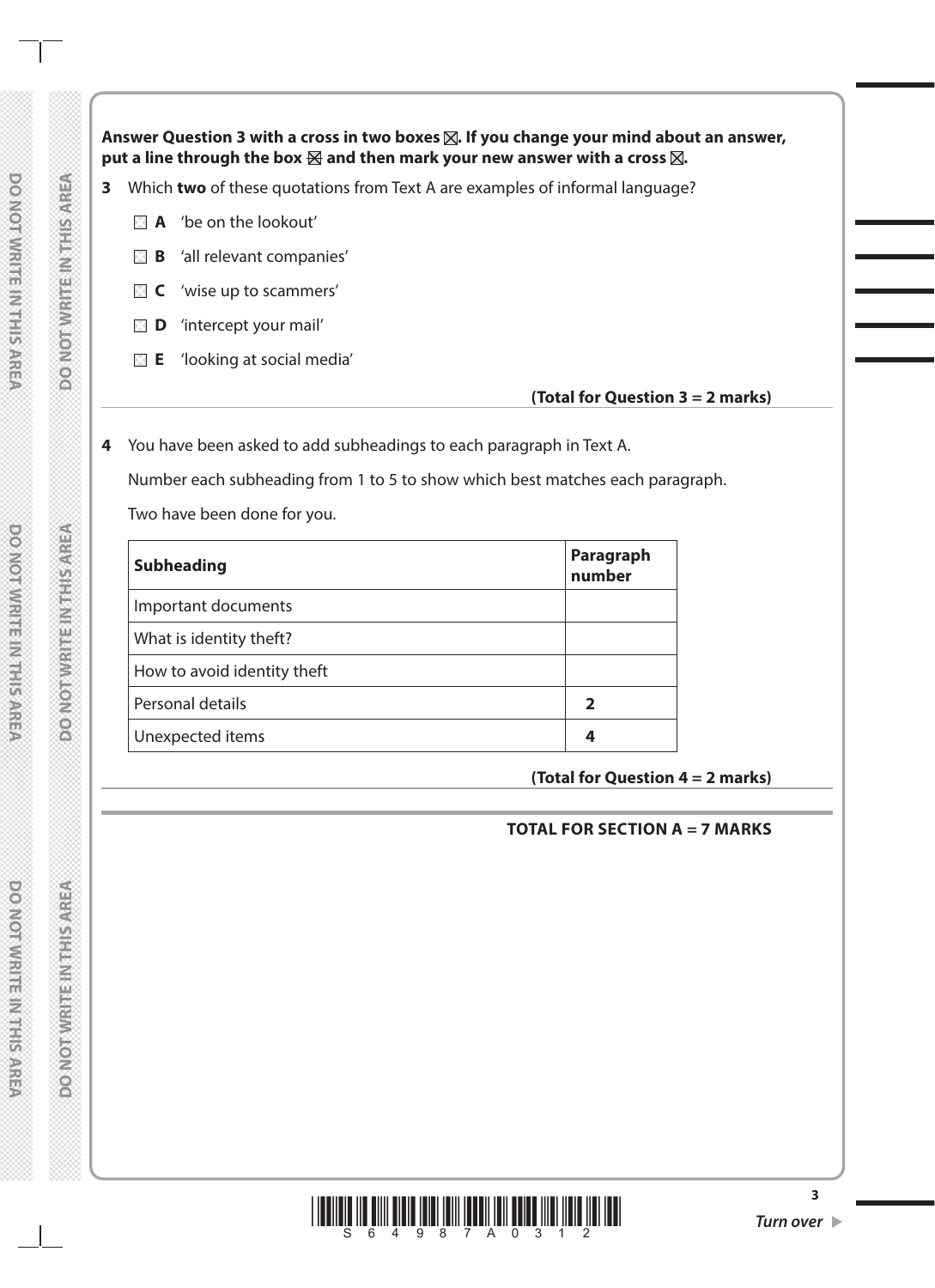|               | <b>Read Text B and answer Questions 5 to 8.</b>                                                                                                                                                                                                                                               |                             |
|---------------|-----------------------------------------------------------------------------------------------------------------------------------------------------------------------------------------------------------------------------------------------------------------------------------------------|-----------------------------|
| 5             | What does each of these quotations from Text B suggest about scamming?                                                                                                                                                                                                                        |                             |
|               |                                                                                                                                                                                                                                                                                               |                             |
|               | (1)                                                                                                                                                                                                                                                                                           | <b>DOMORAMENT NEWSPACE</b>  |
|               |                                                                                                                                                                                                                                                                                               |                             |
|               | (1)                                                                                                                                                                                                                                                                                           |                             |
|               | (Total for Question 5 = 2 marks)                                                                                                                                                                                                                                                              |                             |
| 6             | Answer Question 6 with a cross in a box $\boxtimes$ . If you change your mind about an answer,<br>put a line through the box $\boxtimes$ and then mark your new answer with a cross $\boxtimes$ .<br>Text B includes both facts and opinions.<br>Which one of these statements is an opinion? | <b>DOSTORY COMPANY</b>      |
| $\boxtimes$ A | Scams can be reported to Action Fraud.                                                                                                                                                                                                                                                        |                             |
| $\boxtimes$ B | Most people do not report being conned.                                                                                                                                                                                                                                                       |                             |
| $\boxtimes$ C | Phishing is a way of acquiring bank details.                                                                                                                                                                                                                                                  |                             |
| X<br>D        | People are scammed on the phone and online.                                                                                                                                                                                                                                                   |                             |
|               | (Total for Question 6 = 1 mark)                                                                                                                                                                                                                                                               |                             |
|               |                                                                                                                                                                                                                                                                                               | <b>PONORACION PRESSURES</b> |
| 4             |                                                                                                                                                                                                                                                                                               |                             |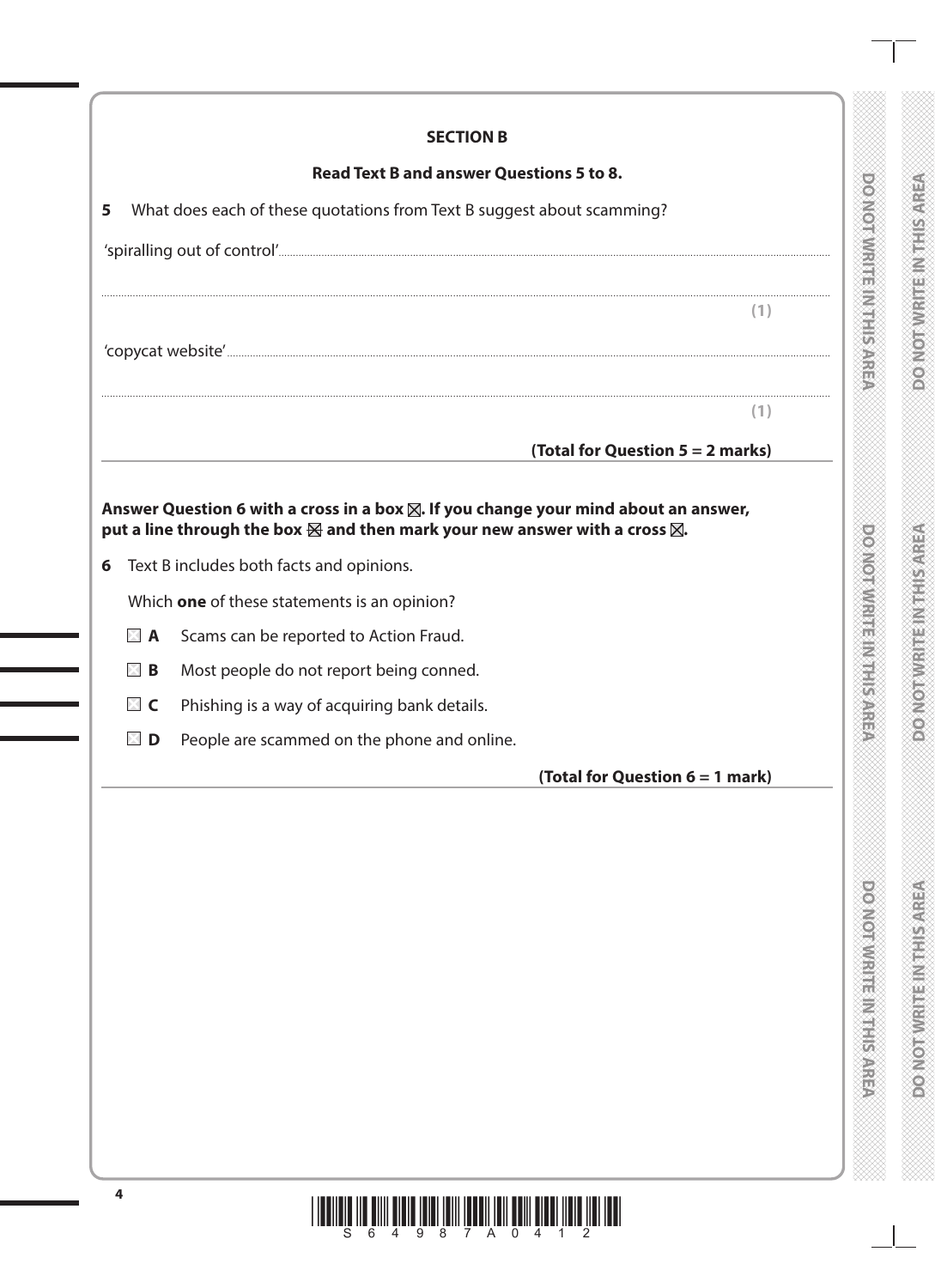|                | (1)                                                                   |
|----------------|-----------------------------------------------------------------------|
|                | (b) Which organisational feature is used to present this information? |
|                | (1)                                                                   |
|                | (Total for Question 7 = 2 marks)                                      |
| 8              | (a) Using Text B, identify two examples of email fraud.               |
| 1              |                                                                       |
|                | (1)                                                                   |
| $\overline{2}$ |                                                                       |
|                | (1)                                                                   |
|                | (b) Using Text B, identify two ways you can avoid email fraud.        |
| 1              |                                                                       |
|                | (1)                                                                   |
| $\overline{2}$ |                                                                       |
|                | (1)                                                                   |
|                |                                                                       |
|                | (Total for Question 8 = 4 marks)                                      |
|                | <b>TOTAL FOR SECTION B = 9 MARKS</b>                                  |
|                |                                                                       |
|                |                                                                       |
|                |                                                                       |

po Norwrania Militara

a ka

**DONOTWRITEINTHIS AREA**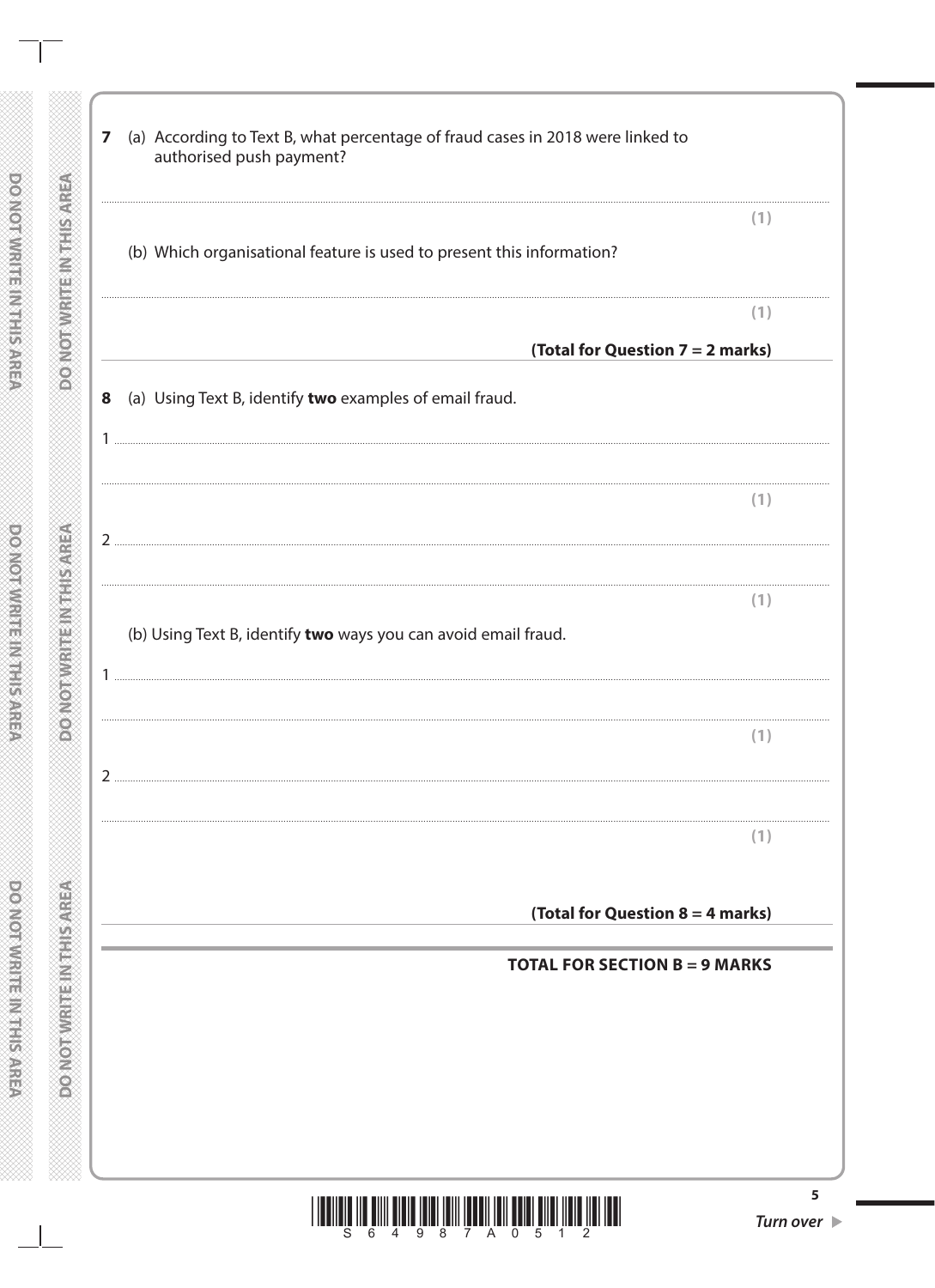| <b>Read Text C and answer Questions 9 to 11.</b>                                                                        |                                   |
|-------------------------------------------------------------------------------------------------------------------------|-----------------------------------|
| Using Text C, identify two quotations that show people are shocked to discover<br>9<br>someone has tried to cheat them. |                                   |
|                                                                                                                         |                                   |
|                                                                                                                         |                                   |
|                                                                                                                         | (1)                               |
| 2                                                                                                                       |                                   |
|                                                                                                                         |                                   |
|                                                                                                                         | (1)                               |
|                                                                                                                         |                                   |
|                                                                                                                         | (Total for Question 9 = 2 marks)  |
|                                                                                                                         |                                   |
| 10 Using Text C, identify two language features the writers use to describe their<br>experience of scams.               |                                   |
| Give an example to support each answer.                                                                                 |                                   |
|                                                                                                                         |                                   |
|                                                                                                                         |                                   |
|                                                                                                                         |                                   |
|                                                                                                                         |                                   |
|                                                                                                                         |                                   |
|                                                                                                                         |                                   |
|                                                                                                                         |                                   |
|                                                                                                                         |                                   |
|                                                                                                                         |                                   |
|                                                                                                                         |                                   |
|                                                                                                                         |                                   |
|                                                                                                                         |                                   |
|                                                                                                                         | (1)                               |
|                                                                                                                         | (Total for Question 10 = 4 marks) |

DO NOT WRITE IN THIS AREA

**REBASEL IN THE MOTOR CONCRET** 

DO NOTWRITE IN THIS AREA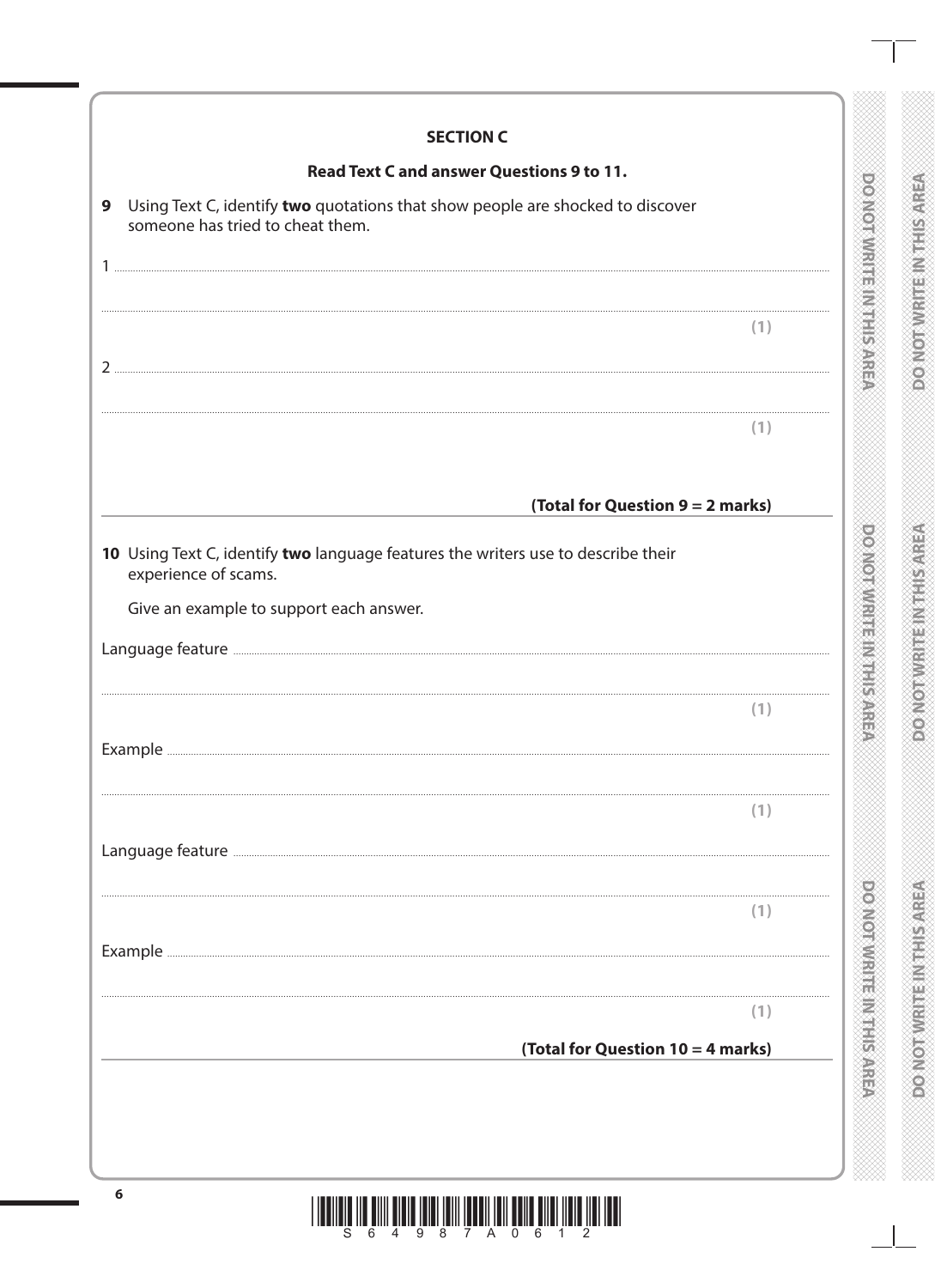### Answer Question 11 with a cross in the box  $\boxtimes$ . If you change your mind about an answer, put a line through the box  $\mathbb{\times}$  and then mark your new answer with a cross  $\mathbb{X}$ .

- **11** Which **one** of these quotations from Text C conveys a positive view of people who help victims of fraud?
	- **A** 'the helpline person who was reassuring'
	- **B** 'according to the bank adviser I spoke to'
	- C 'she phoned the local police to report him'
	- **D** 'he came to the door in uniform and had ID'

**(Total for Question 11 = 1 mark)**

## **TOTAL FOR SECTION C = 7 MARKS**

**DO NOT WRITE IN THIS AREA DO NOT WRITE IN THIS AREA DO NOT WRITE IN THIS AREA**

**POWORWARE NEWSPARE** 

**DO NOT WRITE IN THIS AREA**

**DONOTWHEINTHSAREA** 

**DONOTWRITE INTHISAREA** 

**MONOTHUR ITE IN THE OWNER**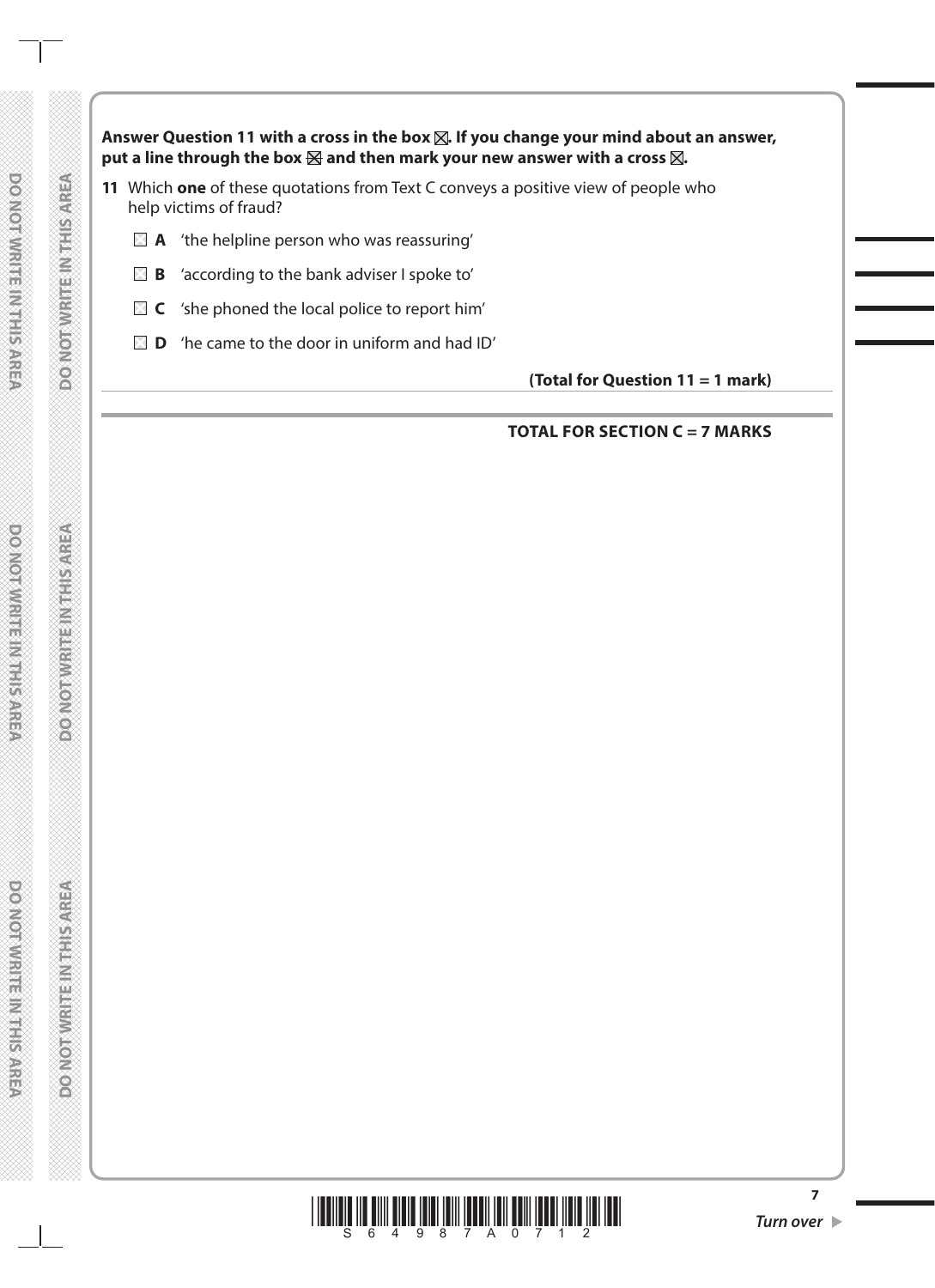| <b>SECTION D</b><br>Questions 12 to 15 are based on more than one text.                                                                                    |                             |                            |
|------------------------------------------------------------------------------------------------------------------------------------------------------------|-----------------------------|----------------------------|
| 12 You may use a dictionary to answer this question.                                                                                                       | ⊵                           |                            |
| (a) 'more and more adept'                                                                                                                                  |                             |                            |
| Give one word or phrase to replace 'adept' that keeps the meaning of this<br>quotation from Text A the same.                                               | Ŗ                           |                            |
| (1)<br>(b) 'been so gullible'                                                                                                                              |                             | a                          |
| Give one word or phrase to replace 'gullible' that keeps the meaning of this<br>quotation from Text C the same.                                            |                             |                            |
| (1)                                                                                                                                                        |                             |                            |
| (Total for Question 12 = 2 marks)                                                                                                                          |                             |                            |
|                                                                                                                                                            | 雭                           | ◘                          |
|                                                                                                                                                            | power was a man was a state | <b>MONO RUSS RESIDENCE</b> |
| 8<br><u>TII III II</u><br><u>TITI ITITI IITI ITITI </u><br><u> IIIII IIII IIII III</u><br>0<br>S<br>9<br>8<br>7 <sup>1</sup><br>Α<br>8<br>6<br>4<br>2<br>1 |                             |                            |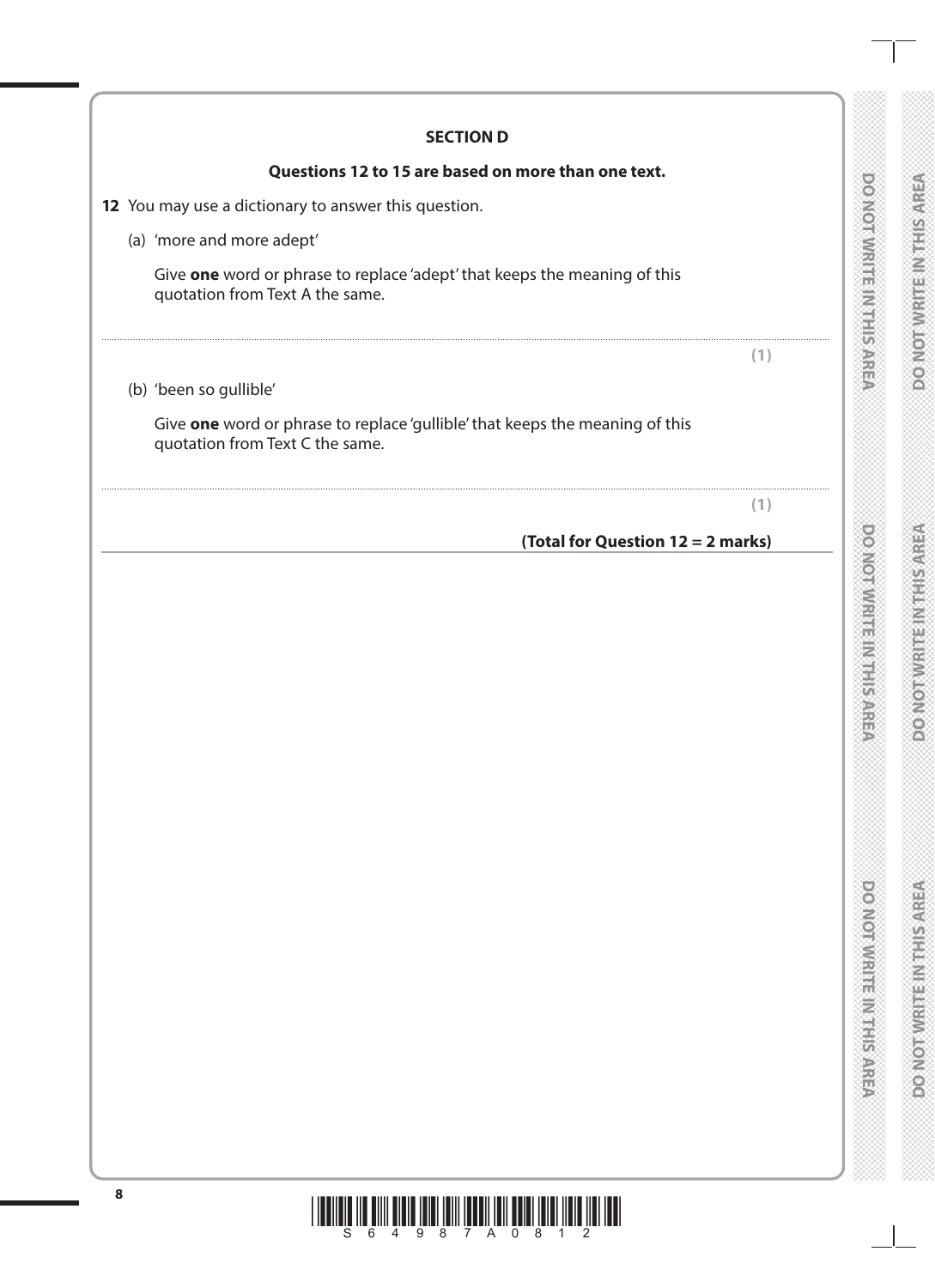| In your answer you should:       |                                                                              |     |
|----------------------------------|------------------------------------------------------------------------------|-----|
| $\bullet$<br>yourself from scams | give two similarities from these texts about what you need to do to protect  |     |
|                                  |                                                                              | (2) |
| $\bullet$<br>similarity.         | give one quotation from Text A and one quotation from Text C to support each |     |
|                                  |                                                                              | (4) |
|                                  |                                                                              |     |
|                                  |                                                                              |     |
|                                  |                                                                              |     |
|                                  |                                                                              |     |
|                                  |                                                                              |     |
|                                  |                                                                              |     |
|                                  |                                                                              |     |
|                                  |                                                                              |     |
|                                  |                                                                              |     |
|                                  |                                                                              |     |
|                                  |                                                                              |     |
|                                  |                                                                              |     |
|                                  |                                                                              |     |
|                                  | (Total for Question 13 = 6 marks)                                            |     |
|                                  |                                                                              |     |
|                                  |                                                                              |     |
|                                  |                                                                              |     |
|                                  |                                                                              |     |
|                                  |                                                                              |     |
|                                  |                                                                              |     |
|                                  |                                                                              |     |

 $\pm$ 

<u>man and a man and a man and a man and a man and a man and a man and a man and a man and a man and a man and an</u>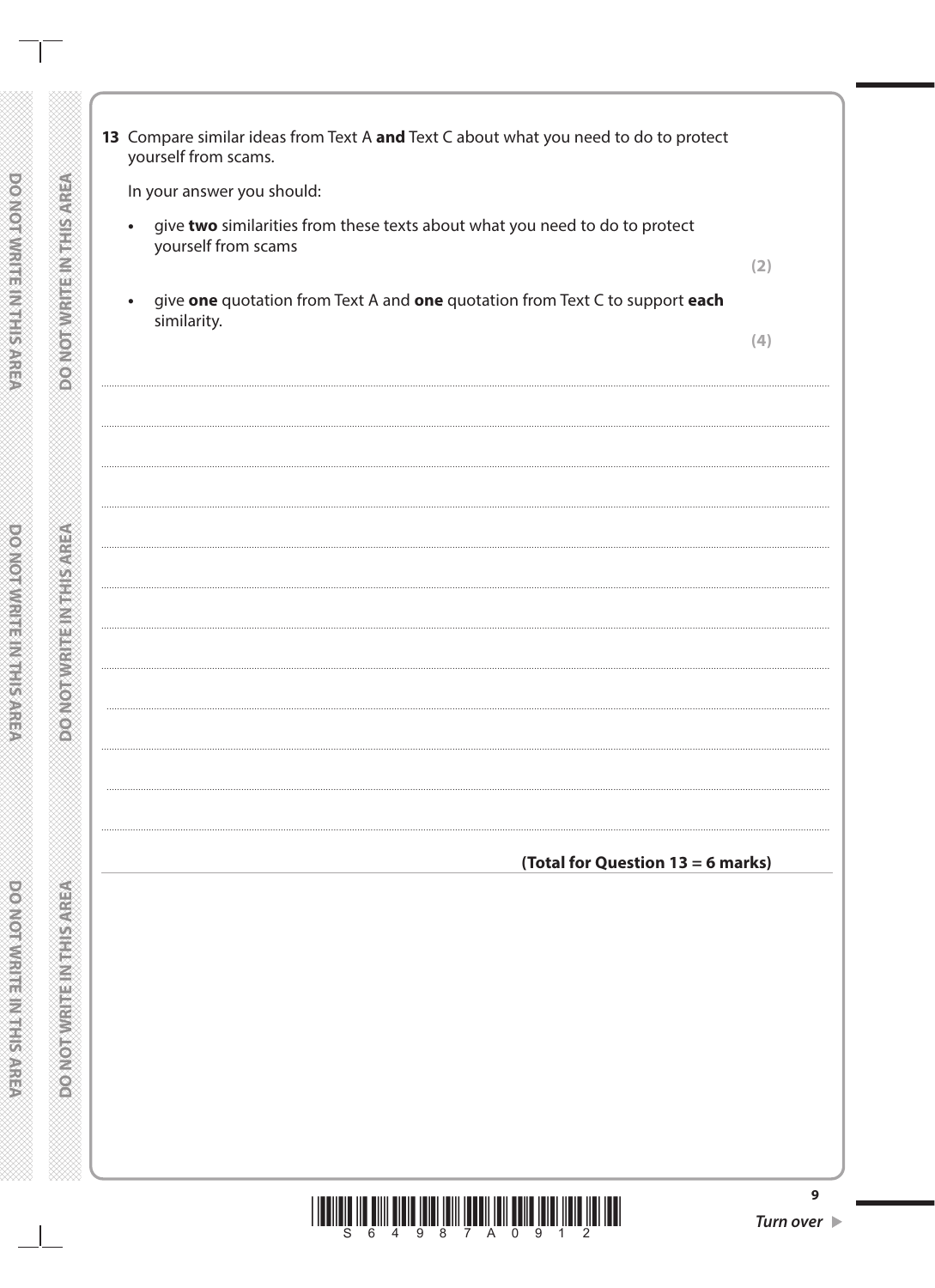| <b>DIOXICIAL REPORT DESCRIPTION</b><br>$\boxtimes$ A<br>Both use statistics for authenticity.<br>$\boxtimes$ B<br>Both use direct address to give advice.<br>$\boxtimes$ C<br>Both use exclamations for emphasis.<br>$\times$ D<br>Both use quotations to support points.<br>(Total for Question 14 = 1 mark)<br>15 Your relative wants to know how serious scamming is becoming.<br>Identify one piece of evidence from each of the three texts that shows scams are an<br>increasing problem.<br><b>PONIC REPAIR STREET</b><br>(1)<br>(1)<br>(1)<br>(Total for Question 15 = 3 marks)<br><b>TOTAL FOR SECTION D = 12 MARKS</b><br><b>TOTAL FOR PAPER = 35 MARKS</b> | correct? | put a line through the box $\boxtimes$ and then mark your new answer with a cross $\boxtimes$ .<br>14 Which one of these statements about the language used in Text A and Text B is |                                 |
|-----------------------------------------------------------------------------------------------------------------------------------------------------------------------------------------------------------------------------------------------------------------------------------------------------------------------------------------------------------------------------------------------------------------------------------------------------------------------------------------------------------------------------------------------------------------------------------------------------------------------------------------------------------------------|----------|-------------------------------------------------------------------------------------------------------------------------------------------------------------------------------------|---------------------------------|
|                                                                                                                                                                                                                                                                                                                                                                                                                                                                                                                                                                                                                                                                       |          |                                                                                                                                                                                     |                                 |
|                                                                                                                                                                                                                                                                                                                                                                                                                                                                                                                                                                                                                                                                       |          |                                                                                                                                                                                     |                                 |
|                                                                                                                                                                                                                                                                                                                                                                                                                                                                                                                                                                                                                                                                       |          |                                                                                                                                                                                     |                                 |
|                                                                                                                                                                                                                                                                                                                                                                                                                                                                                                                                                                                                                                                                       |          |                                                                                                                                                                                     |                                 |
|                                                                                                                                                                                                                                                                                                                                                                                                                                                                                                                                                                                                                                                                       |          |                                                                                                                                                                                     |                                 |
|                                                                                                                                                                                                                                                                                                                                                                                                                                                                                                                                                                                                                                                                       |          |                                                                                                                                                                                     |                                 |
|                                                                                                                                                                                                                                                                                                                                                                                                                                                                                                                                                                                                                                                                       |          |                                                                                                                                                                                     |                                 |
|                                                                                                                                                                                                                                                                                                                                                                                                                                                                                                                                                                                                                                                                       |          |                                                                                                                                                                                     |                                 |
|                                                                                                                                                                                                                                                                                                                                                                                                                                                                                                                                                                                                                                                                       |          |                                                                                                                                                                                     |                                 |
|                                                                                                                                                                                                                                                                                                                                                                                                                                                                                                                                                                                                                                                                       |          |                                                                                                                                                                                     |                                 |
|                                                                                                                                                                                                                                                                                                                                                                                                                                                                                                                                                                                                                                                                       |          |                                                                                                                                                                                     |                                 |
|                                                                                                                                                                                                                                                                                                                                                                                                                                                                                                                                                                                                                                                                       |          |                                                                                                                                                                                     |                                 |
|                                                                                                                                                                                                                                                                                                                                                                                                                                                                                                                                                                                                                                                                       |          |                                                                                                                                                                                     | power was made to the second of |

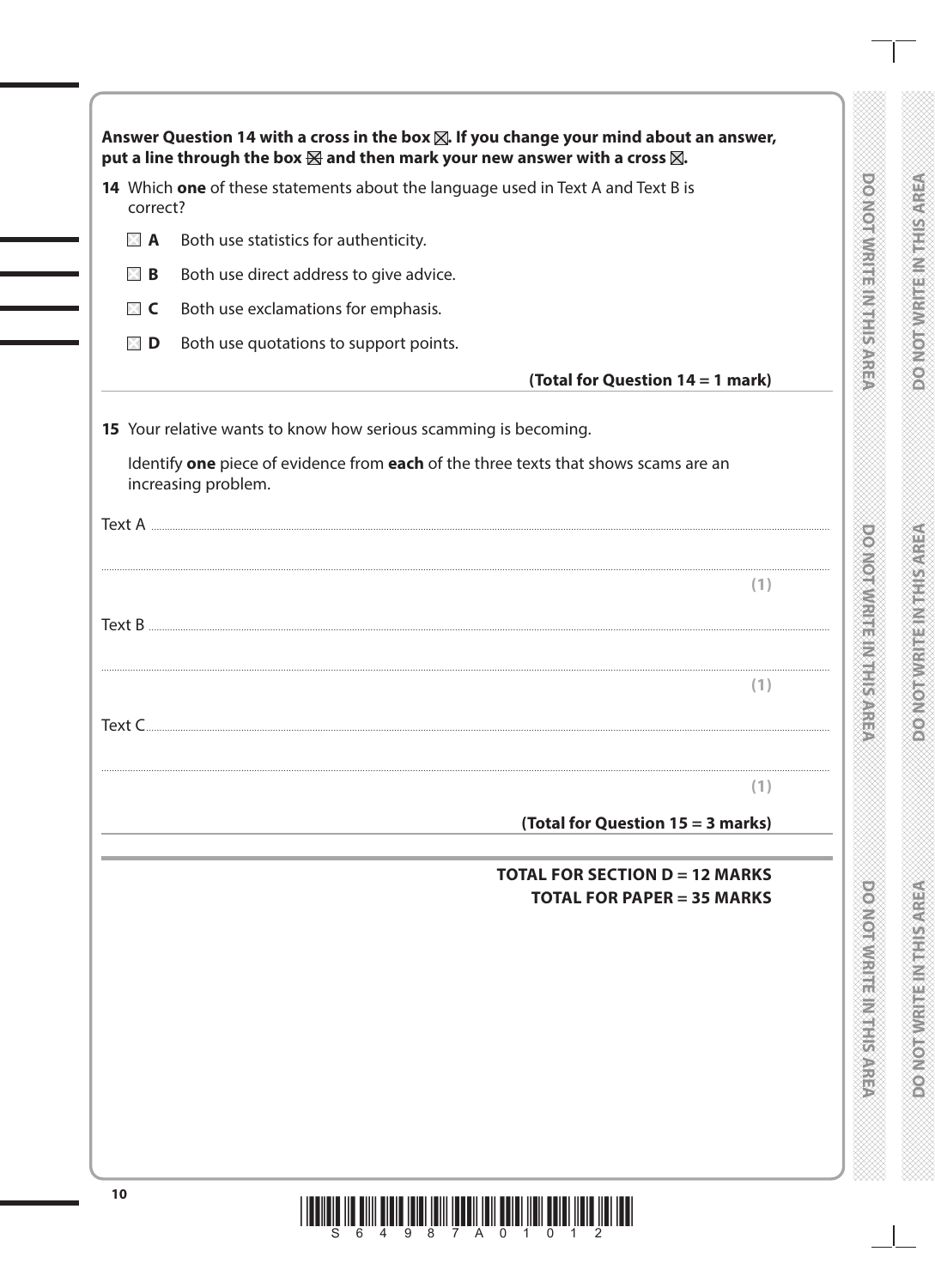|   |    | ∸ |                         |  |  |  |
|---|----|---|-------------------------|--|--|--|
|   |    |   |                         |  |  |  |
|   |    |   |                         |  |  |  |
|   |    |   |                         |  |  |  |
|   |    |   |                         |  |  |  |
|   |    |   |                         |  |  |  |
|   |    |   | Q                       |  |  |  |
|   |    |   |                         |  |  |  |
|   |    | ₩ |                         |  |  |  |
|   |    |   |                         |  |  |  |
|   | é  |   |                         |  |  |  |
|   |    |   |                         |  |  |  |
|   |    |   |                         |  |  |  |
|   |    |   | Ó                       |  |  |  |
|   |    |   |                         |  |  |  |
|   |    |   |                         |  |  |  |
|   |    |   |                         |  |  |  |
|   |    |   |                         |  |  |  |
|   |    |   |                         |  |  |  |
|   |    | ê |                         |  |  |  |
|   |    |   |                         |  |  |  |
|   | é  |   |                         |  |  |  |
|   |    |   |                         |  |  |  |
|   |    |   |                         |  |  |  |
|   |    |   |                         |  |  |  |
|   |    |   |                         |  |  |  |
|   |    |   |                         |  |  |  |
|   |    |   |                         |  |  |  |
|   |    |   |                         |  |  |  |
|   |    |   |                         |  |  |  |
|   |    |   |                         |  |  |  |
|   |    |   |                         |  |  |  |
|   |    |   |                         |  |  |  |
|   |    |   |                         |  |  |  |
|   |    |   |                         |  |  |  |
|   | ≚  |   |                         |  |  |  |
|   |    |   |                         |  |  |  |
|   |    |   |                         |  |  |  |
|   |    |   |                         |  |  |  |
|   |    |   | $\overline{\mathbf{z}}$ |  |  |  |
|   |    |   |                         |  |  |  |
|   |    |   |                         |  |  |  |
|   |    |   | ⇔                       |  |  |  |
|   |    |   |                         |  |  |  |
|   |    |   |                         |  |  |  |
|   |    |   |                         |  |  |  |
|   |    |   |                         |  |  |  |
|   |    |   |                         |  |  |  |
|   |    |   |                         |  |  |  |
|   |    |   | za<br>12                |  |  |  |
|   |    |   |                         |  |  |  |
|   |    |   |                         |  |  |  |
|   |    |   |                         |  |  |  |
|   |    |   |                         |  |  |  |
|   |    |   | ě                       |  |  |  |
|   | ř. |   |                         |  |  |  |
| j |    |   |                         |  |  |  |
|   |    |   |                         |  |  |  |
|   |    |   |                         |  |  |  |
|   |    |   |                         |  |  |  |
|   |    |   |                         |  |  |  |
|   |    |   |                         |  |  |  |
| Ì |    |   |                         |  |  |  |
|   |    |   |                         |  |  |  |
|   |    |   |                         |  |  |  |
|   |    |   |                         |  |  |  |
|   |    |   |                         |  |  |  |
|   |    |   |                         |  |  |  |
|   |    |   |                         |  |  |  |
|   |    |   |                         |  |  |  |

**DONOTWRITE INTHISAREA** 

 $\overline{\phantom{a}}$ 

**DO NOT WRITE IN THIS AREA DO NOT WRITE IN THIS AREA DO NOT WRITE IN THIS AREA** DO NOTWRITE IN THIS AREA

DONOTWRITEINTHSAREA

**BLANK PAGE**